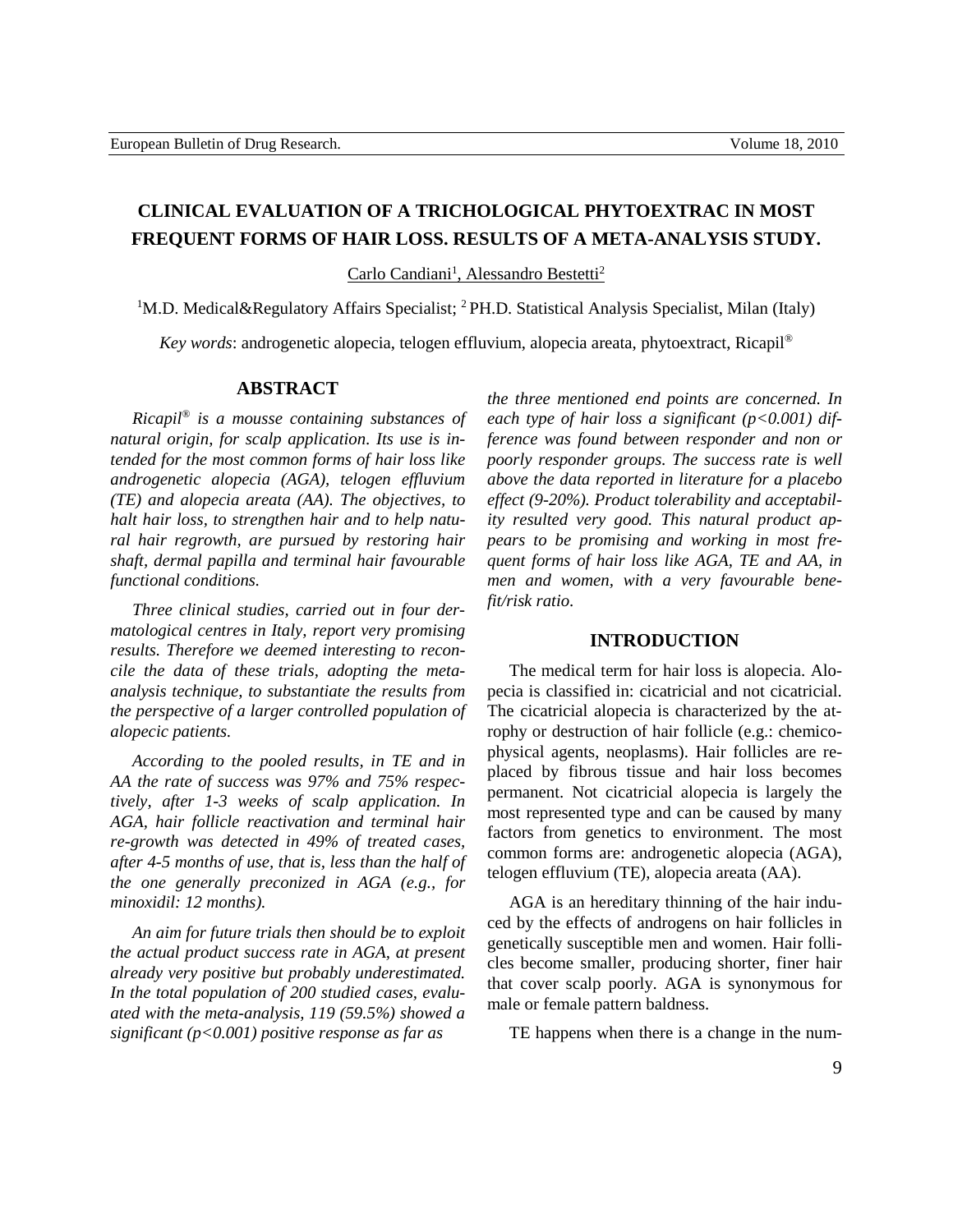ber of hair follicles growing hair. If it drops significantly in the resting phase (telogen) there will be a huge increase in hair follicles in the telogen stage. The result is shedding or TE hair loss. TE is caused by an environmental shock influencing hair follicles. Classic short term TE often happens to women soon after giving birth (post-partum alopecia). Similarly, TE can be caused by vaccinations, strict diets, psychological stress, physical trauma, surgery, intake of some drugs, e.g.: antidepressants.

AA is the third most common form of hair loss. It is at present considered an autoimmune disease in which individual's own immune system attacks hair follicles.

Hair follicle, hair shaft and sebaceous gland constitute the pilosebaceous unit, a complex, dynamic, 3-D structure, site of unique biochemical, metabolical and immunological events. Thus the pilosebaceous unit represents a unique cell-rich microcosmos, staminal cells included, that is able to regenerate itself, based on the interactions of its epithelial and mesenchimal components. The pilosebaceous unit is the target for hormones but also the site of hormonal synthesis through the local aromatases. Its physiological activity is strictly linked with the functionality of the vessel supply, through the local microcirculatory system. The anagen phase is indeed accompanied by an increase in skin perfusion due to a rearrangement of the skin vasculature and angiogenesis.

Ricapil® is a product, for scalp application, addressed for a three way intervention in the most common forms of alopecia: to halt hair loss, to strengthen hair and to favour natural hair regrowth. This mousse has to be applied once a day, for 3 to 12 months according to the type of alopecia and the desired end-point. The dosage varies according to the extension of hair loss: one nut of mousse/hair loss area, till a total of 4 nuts of mousse a day.

Ricapil® contains natural substances extracted

from 9 officinalis plants: *Carthamus Tinctorius*, *Prunus Persica*, *Zingiber Officinalis*, *Panax Ginseng*, *Salvia Officinalis*, *Cuscuta Epithimum*, *Carum Petroselinum, Angelica Archangelica, Capsicum Annuum*. The choice of these components was driven by the different targets in pilosebaceous unit: 1) dermal papilla: to increase blood flow and nutrients supply, to decrease local inflammatory status (*Capsicum A., Carthamus T., Panax Ginseng, Zingiber, Angelica A*.); 2) hair root: antioxidant effect, decrease in local pH, control of local bacterial overgrowth, improved sebum rheology, hydration (*Panax Ginseng, Prunus P., Salvia, Zingiber, Carthamus T. Cuscuta E*.); 3) hair shaft: hydrating, softening and shining actions (*Prunus P. Carthamus T., Carum P. Cuscuta E.*).

The Institute of Environmental Health of the Chinese Preventive Academic Mdicine, authorized by Chinese Ministry of Health, has evaluated the product local irritative potential both in animal and in man. It was not observed any sensitization or photosensitization or mutagenetic potential.

Per oral route acute toxicity levels resulted in a  $DL_{50} > 5$  g/kg; repeated dermal irritation test in rabbit skin showed no irritative effects; acute eye irritation test in rabbit, with instillation without washing the eye for 24 hours, showed a light irritation only. The skin tolerability study carried out in 200 subjects showed no adverse cutaneous events after a 2 months scalp application.

Moreover, a clinical experience with 8,324 Chinese outpatients with alopecia, classified as limited, complete and ordinary hair losing, reported a rate of total effectiveness of 98,3%, 97,7% and 94,1% respectively. Given these premises, the availability of data from three clinical studies carried out in 4 dermatological centres in Italy with homogeneous methodologies, stimulated us to reconcile the results of the individual trials pooling their data in order to judge the product profile on a larger controlled population of subjects with hair loss.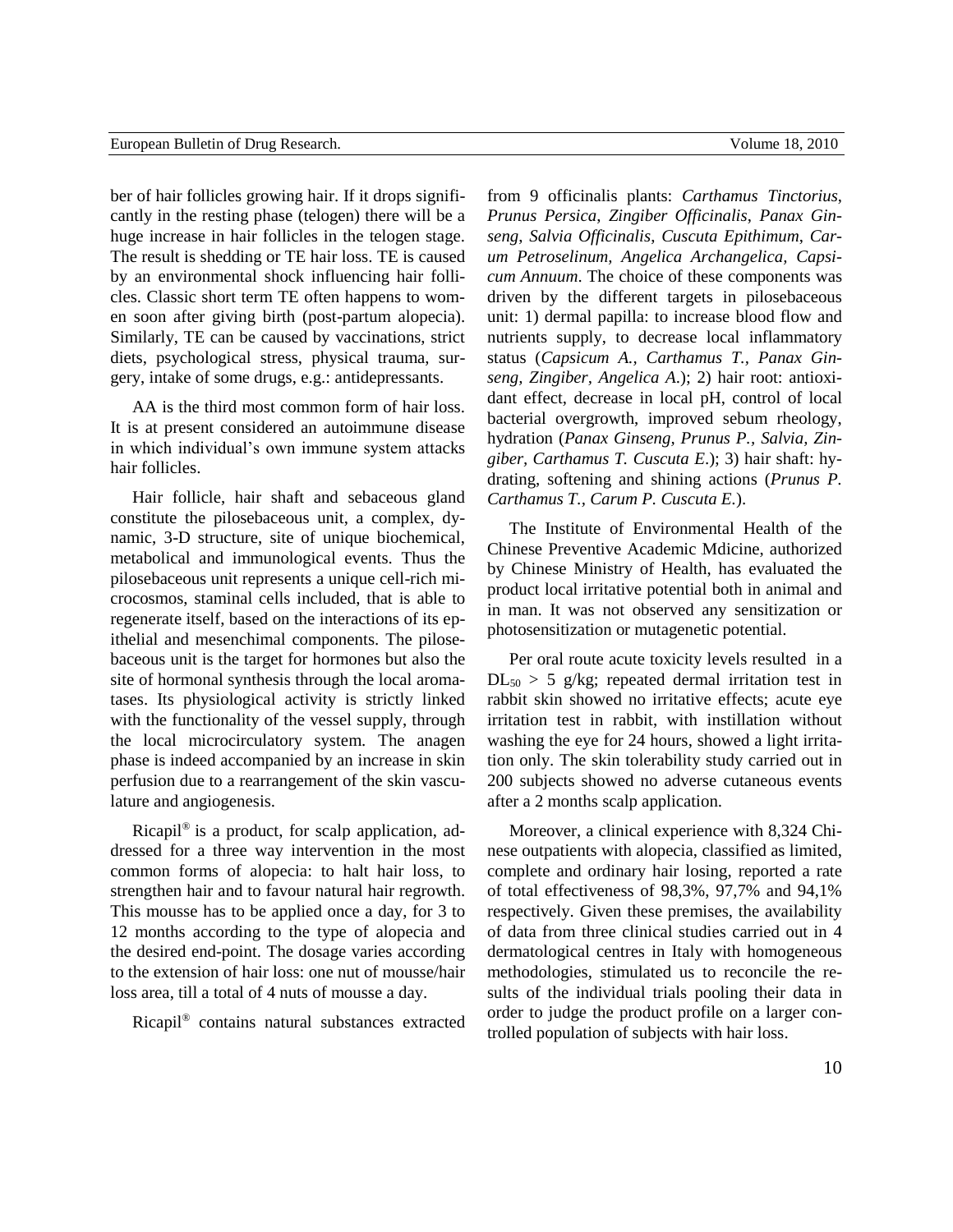# **MATERIALS AND METHODS**

The main reason for conducting a metaanalysis is to reconcile previously carried out studies when the sample size of individual studies is too small to find consistent results. We have thus chosen to perform a re-analysis of individual data based on primary studies. With the individual data available this statistical re-analysis can be performed. This includes same inclusion criteria, a unified definition of the variables and a new statistical modelling. New hypotheses may be formulated with these types of pooled analysis and specific subgroups, such as age groups, may also be analysed.

## STUDY OBJECTIVES

The primary objective was to determine if the studied formulation is able to exert a detectable effect against hair loss and in favour of follicle reactivation (anagen phase) together with a reduction or a complete stop in hair loss.

# OVERALL STUDY DESIGN AND PLAN

The trial was a national multicentre study in patients with several degrees of the most common types of hair loss. Patients fulfilling the entry criteria were treated with the product once daily for at least 3 month and till a maximum of 12 months (average 4-5 months).

## PROTOCOL OUTLINES

The formulation was applied once a day on the scalp, gently massaging. The total amount used per day was related with the extension of alopecic areas (1-2 to a maximum of 3-4 doses) in each individual. The subjects have been evaluated by the investigators before and after the treatment' end, with controls every month. The evaluated parameters consisted in macroscopic and microscopic examination of the hair, rating of AGA stage by Hamil-Figure 1. Study procedures.

ton (males) and Ludwig (female) scales. In each subjects routinary hematochimic tests have been performed to exclude any systemic interference exerted by product application on the scalp.

# STUDY POPULATION

Two hundred subjects (121 m, 79 f) completed the studies as outpatients. Two hundred and twenty four subjects were enrolled but 24 did not return to the scheduled control visits and have then been excluded from the evaluation by the investigators.

#### INCLUSION CRITERIA

To be eligible for inclusion each patient was required to fulfill each of the following criteria: provision of written informed consent; subjects of either gender and aged 12-60 years; presence of different degrees of AGA, AA, TE; subjects not treated with topical or systemic therapy for alopecia within six months of study entry; if female and of child bearing potential, the patient must be nonnursing and practicing an effective method of contraception through the study duration. All females of child bearing potential must have a negative serum or urine pregnancy test prior the start of study medication.

# EXCLUSION CRITERIA

Subjects unwilling to give an approved informed consent form; female of child bearing potential and lactating; subjects treated with topic or systemic therapy for alopecia within six months of study entry; known allergy or known intolerability to any component and/or excipient of the product; subjects with any significant medical condition which might interfere with the evaluation of safety and efficacy of the tested treatment.

## STUDY PROCEDURES

The study procedures are reported below in Figure 1.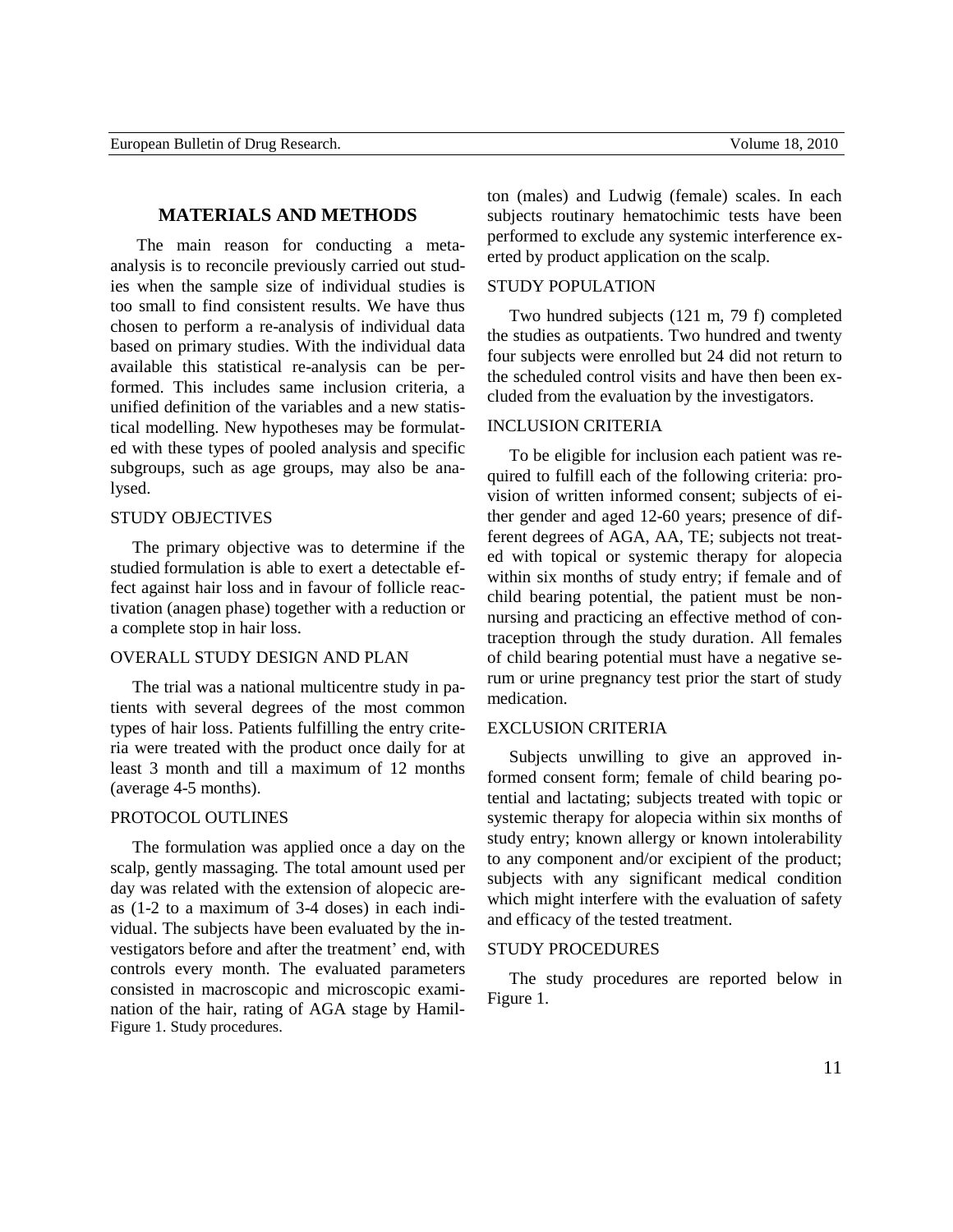| <b>Visit</b>                                           | V1           | V <sub>2</sub> | V3             | V <sub>4</sub> | V <sub>5</sub>          | V <sub>6</sub> | V <sub>7</sub> | V8     | V <sub>9</sub> | V10    | <b>V11</b> | <b>V12</b> | V13    |
|--------------------------------------------------------|--------------|----------------|----------------|----------------|-------------------------|----------------|----------------|--------|----------------|--------|------------|------------|--------|
| <b>Month</b>                                           | $\mathbf{0}$ | $\mathbf{1}$   | $\overline{2}$ | 3              | $\overline{\mathbf{4}}$ | 5              | 6              | 7      | 8              | 9      | 10         | 11         | 12     |
| Written informed consent                               | $\ast$       |                |                |                |                         |                |                |        |                |        |            |            |        |
| Demography                                             | $\ast$       |                |                |                |                         |                |                |        |                |        |            |            |        |
| Inclusion and exclusion cri-<br>teria                  | $\ast$       |                |                |                |                         |                |                |        |                |        |            |            |        |
| Administration and dispens-<br>ing of study medication | $\ast$       |                |                |                |                         |                |                |        |                |        |            |            |        |
| Clinical assessment                                    | $\ast$       | *              | *              | $\ast$         | *                       | $\ast$         | $\ast$         | $\ast$ | $\ast$         | $\ast$ | $\ast$     | $\ast$     | $\ast$ |
| Assessment of efficacy                                 |              | *              | *              | $\ast$         | *                       | $\ast$         | $\ast$         | $\ast$ | $\ast$         | $\ast$ | $\ast$     | $\ast$     | $\ast$ |
| Assessment of tolerability                             |              | *              | $\ast$         | $\ast$         | $\ast$                  | $\ast$         | $\ast$         | $\ast$ | $\ast$         | $\ast$ | $\ast$     | $\ast$     | $\ast$ |
| <b>Adverse Events</b>                                  |              | $\ast$         | *              | $\ast$         | *                       | $\ast$         | *              | $\ast$ | $\ast$         | $\ast$ | $\ast$     | $\ast$     | $\ast$ |

#### Figure 1 – Study procedures

#### PRIMARY EFFICACY VARIABLE

The primary efficacy variable was the score for response to treatment measured at last visit. The score was assigned as follows:

- 0. Not valuable re-growth  $(=$  negative result: absent)
- 1. Appearance of fine vellus (= first stimulation result on inactive follicles: poor)
- 2. Initial re-growth of terminal hair (= good)
- 3. Re-growth of terminal hair  $(=$  very good)

# SAFETY VARIABLE

The safety variable was tolerability to the treatment evaluated on the following parameters: itching, irritation and burning sensation.

#### STATISTICAL METHODS

The pooled analysis for efficacy was performed on intention-to-treat (ITT) population including all randomized subjects who started treatment and which have a post-baseline measurement of the primary efficacy variable after three month of treatment.

Demographic data and all other significant parameters were summarized and described in order to characterize the study population. Descriptive continuous variables were reported as mean, SD, minimum and maximum, whilst categorical descriptive variables were reported as frequencies and percentages.

Baseline value for primary efficacy variable was the grade of alopecia measured before the start of treatment. The variation of alopecia compared to baseline was measured as a detectable effect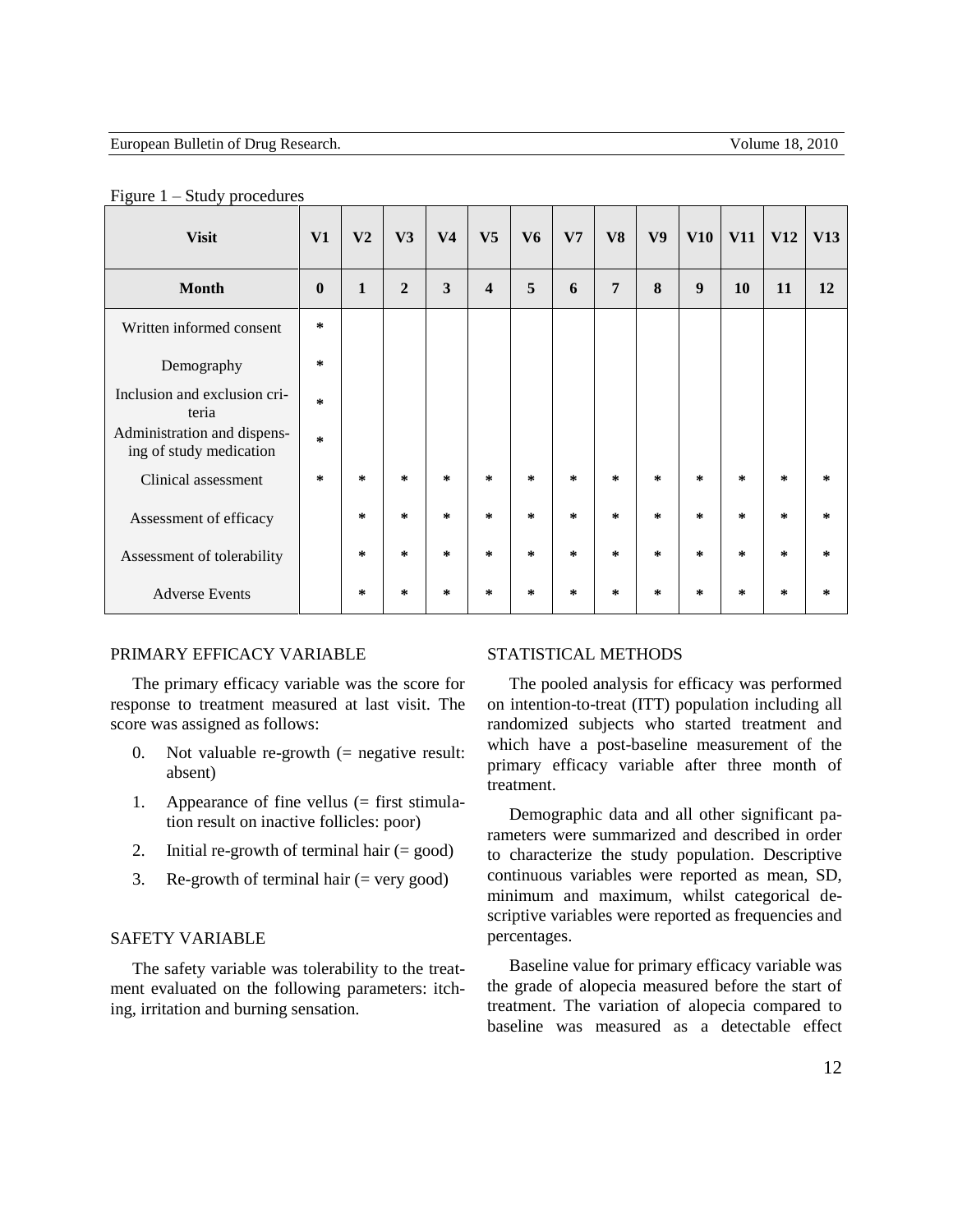| European Bulletin of Drug Research. |  |  |  |  |  |  |
|-------------------------------------|--|--|--|--|--|--|
|-------------------------------------|--|--|--|--|--|--|

against not only hair loss but also in favor of hair follicle reactivation. The subjects who responded to treatment were defined according to the previously described score. The response to treatment has been analyzed using the chi-square test. The disposition of subjects is reported in Figure 2.

Figure 2. Disposition of subjects. Note: a) Study 1 (Bologna/Di Stanislao); Study 2 (Chimenti); Study 3 (Lucheroni/Gori); b) 224 enrolled subjects, 24 did not return to the foreseen control visits, pooled analysis: 200



# **RESULTS AND DISCUSSION**

The difference between the responses after treatment for each type of hair loss are shown in Table 1, 2 and 3.

In telogen effluvium a response to treatment (halt in hair loss and initial/appreciable regrowth) was demonstrated in 97% of cases  $(p<0.001)$  (Table 1). In alopecia areata the response was found in 75% of studied cases  $(p<0.001)$  (Table 2).

In AGA the rate of success (hair follicle reactivation and terminal hair re-growth) resulted 49%  $(p<0.001)$ , as shown in Table 3. A longer application time (10-12 months) is usually recommended in AGA than the one of the analyzed population (4- 5 months), to allow the treatment displays its effects with a terminal hair regrowth. The observed rate, already very positive, is then probably underestimated.

The pooled response to treatment in all the 200 completed patients is reported in Figure 3. In the most frequent forms of hair loss, the scalp application of the product resulted in hair loss halt, hair follicle reactivation and hair regrowth in 119/200 cases (59,5%; pooled results).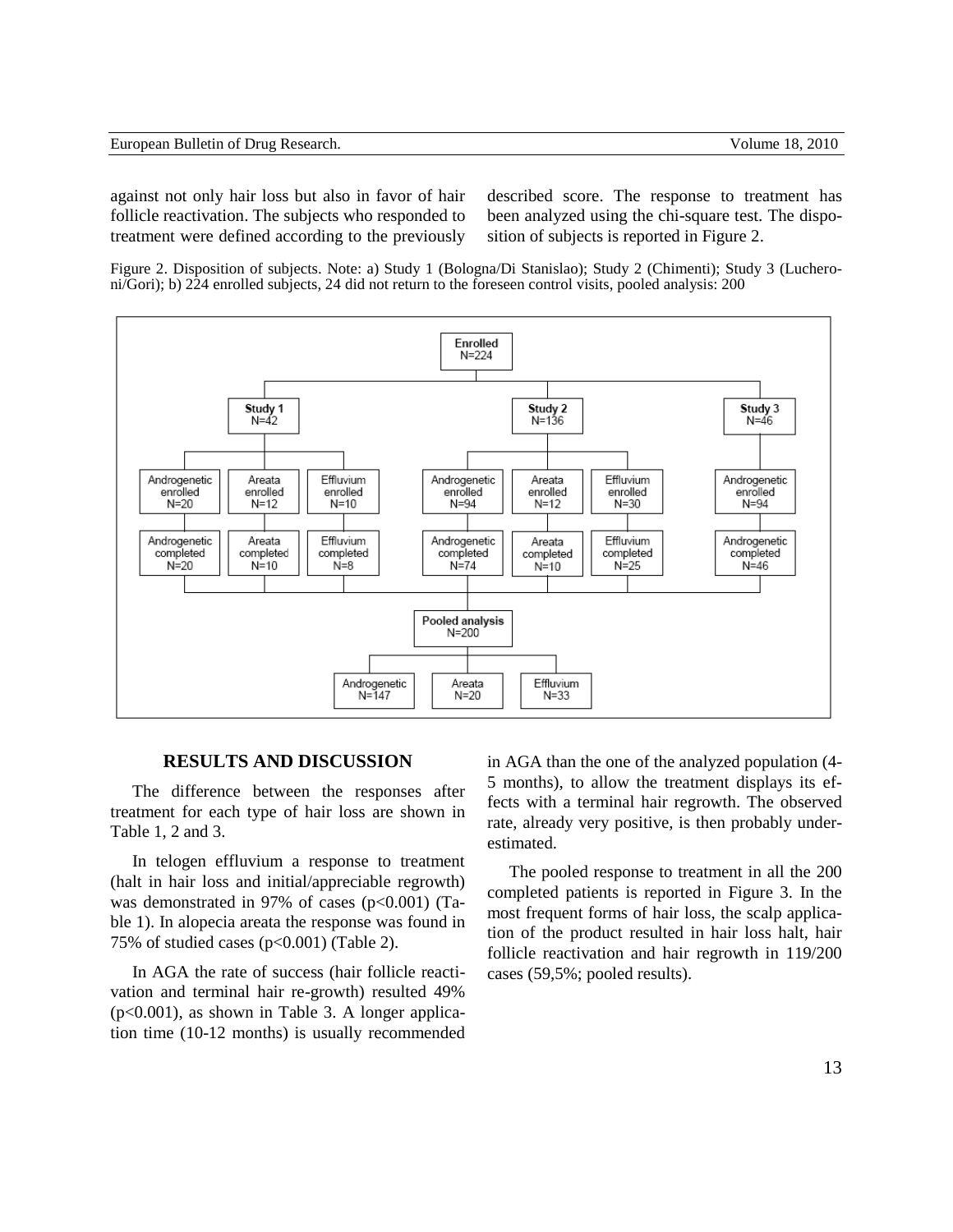| Response          | Observed N | Expected N | Residual |
|-------------------|------------|------------|----------|
| Absent            | 1          | 16,5       | $-15,5$  |
| Poor              |            |            |          |
| $Good +$          |            |            |          |
| Very good         | 32         | 16,5       | 15,5     |
| Total             | 33         |            |          |
| $\chi^2 = 29,121$ | $Df = 2$   | < 0.001    |          |

Table 1. Telogen Effluvium - Comparison between responses ( $\chi^2$  test – significativity level 0.05).

Table 2. Alopecia areata - Comparison between responses ( $\chi^2$  test – significativity level 0.05).

| Response          | Observed N | Expected N  | Residual |
|-------------------|------------|-------------|----------|
| Absent            | 4          | 6,7         | $-2,7$   |
| Poor              | 1          | 6,7         | $-5,7$   |
| $Good +$          |            |             |          |
| Very good         | 15         | 6,7         | 8,3      |
| Total             | 20         |             |          |
| $\chi^2 = 16,300$ | $Df = 2$   | ${}< 0.001$ |          |

Table 3. Response to treatment – Androgenetic alopecia - Comparison between responses ( $\chi^2$  test – significativity level  $0.05$ )

| Response          | Observed N | Expected N | Residual |
|-------------------|------------|------------|----------|
| Absent            | 45         | 49,0       | $-4,0$   |
| Poor              | 30         | 49,0       | $-19,0$  |
| $Good +$          |            |            |          |
| Very good         | 72         | 49,0       | 23,0     |
| Total             | 147        |            |          |
| $\chi^2$ = 18,490 | $Df = 2$   | p < 0.001  |          |





The difference between the responses after treatment resulted statistically significant (p< 0.001), as shown in Table 4. The response to treatment according to the type of hair loss is reported in Table 5.

Table 4. Comparison between responses ( $\chi^2$  test – significativity level 0.05)

| Response          | Observed N                  | Expected N     | Residual |
|-------------------|-----------------------------|----------------|----------|
| Absent            | 50                          | 66,7           | $-16,7$  |
| Poor              | 31                          | 66,7           | $-35.7$  |
| $Good +$          | 119                         | 66,7           | 52,3     |
| Very good         |                             |                |          |
| Total             | 200                         |                |          |
| $\chi^2$ = 64,330 | $\mathbf{D} \mathbf{f} = 2$ | ${}_{< 0.001}$ |          |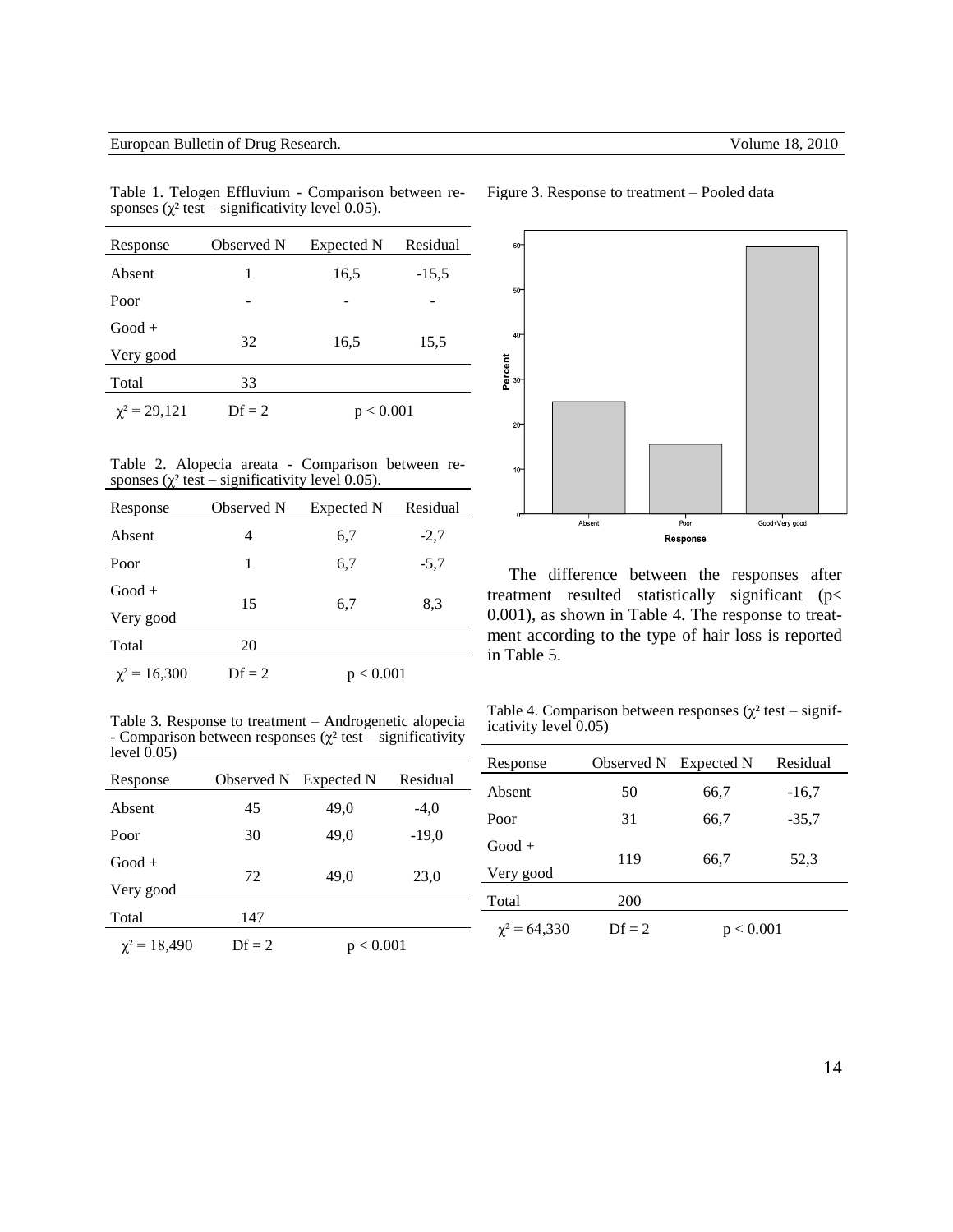| Androgenetic |       |                |       |                             | Effluvium                |  |
|--------------|-------|----------------|-------|-----------------------------|--------------------------|--|
| N            | %     | N              | $\%$  | N                           | $\%$                     |  |
| 45           | 30,61 | $\overline{4}$ | 20,00 |                             | 3,03                     |  |
| 30           | 20,41 |                | 5,00  |                             | $\overline{\phantom{a}}$ |  |
|              |       |                |       |                             |                          |  |
|              |       |                |       |                             | 96,97                    |  |
| 147          | 100   | 20             | 100   | 33                          | 100                      |  |
|              | 72    | 49,98          | 15    | Alopecia<br>Areata<br>75,00 | 32                       |  |

Table 5. Response to treatment – type of alopecia.

# **CONCLUSIONS**

Hair loss is in most of cases a disorder but deeply influences affected individuals' quality of life. The curative approach has then to consider not only the possible benefit but also its tolerability and practicality.

The psychological attitude of many subjects urges to the use of pharmacological options that, in reality, increase the side of the risks more than the one of the benefits. The search for products with a negligible risk of adverse events, local and systemic, together with an appreciable degree of effect on hair loss and hair regrowth has a long tradition.

A huge amount of products in this field claims for efficacy but clinical documentation is not available, apart for drugs like minoxidil and finasteride. Claims of efficacy sometimes lay on simple questionnaires on customer's subjective satisfaction, where physicians or dermatologists are not involved. In our meta-analysis we have evaluated the data of 200 patients who have completed trials carried out in four Italian dermatological centres.

In TE the stop in hair loss and initial regrowth was observed in 97% of cases ( $p<0.001$ ) within the first month. In AA the responders  $(= stop in hair)$  loss and initial re-growth) were  $75\%$  (p<0.001). In AGA 49% of subjects showed a significant ( $p$ < 0.001) hair follicle reactivation/hair regrowth versus the non/poorly responder groups (4-5 months of application). The pooled analysis on all 200 cases showed a significant (p<0.001) difference between the responder groups (59,5%) and the poor (15,5%) or non responder (25%) groups. The percentage of telogen phase before and after the treatment in AGA changed from 35% to 27% (-23%).

The value of placebo effect in hair loss, extrapolated from literature data for a drug like minoxidil, ranges from 9% to 20% after 24 and 48 weeks of treatment; the percentage of success in AGA for topical minoxidil 5% was 28% after 48 weeks. Minoxidil 3% showed no efficacy in chronic alopecia areata. The actual success rate in AGA of the presently evaluated product would be probably even more significative with a more prolonged application (4-5 months in comparison with twelwe months of minoxidil).

The importance of a constant and adequate application period seems then to be stressed. In conclusion, from the results of this meta-analysis, the scalp application of this product is able to achieve till to 97% of success results in hair loss, with a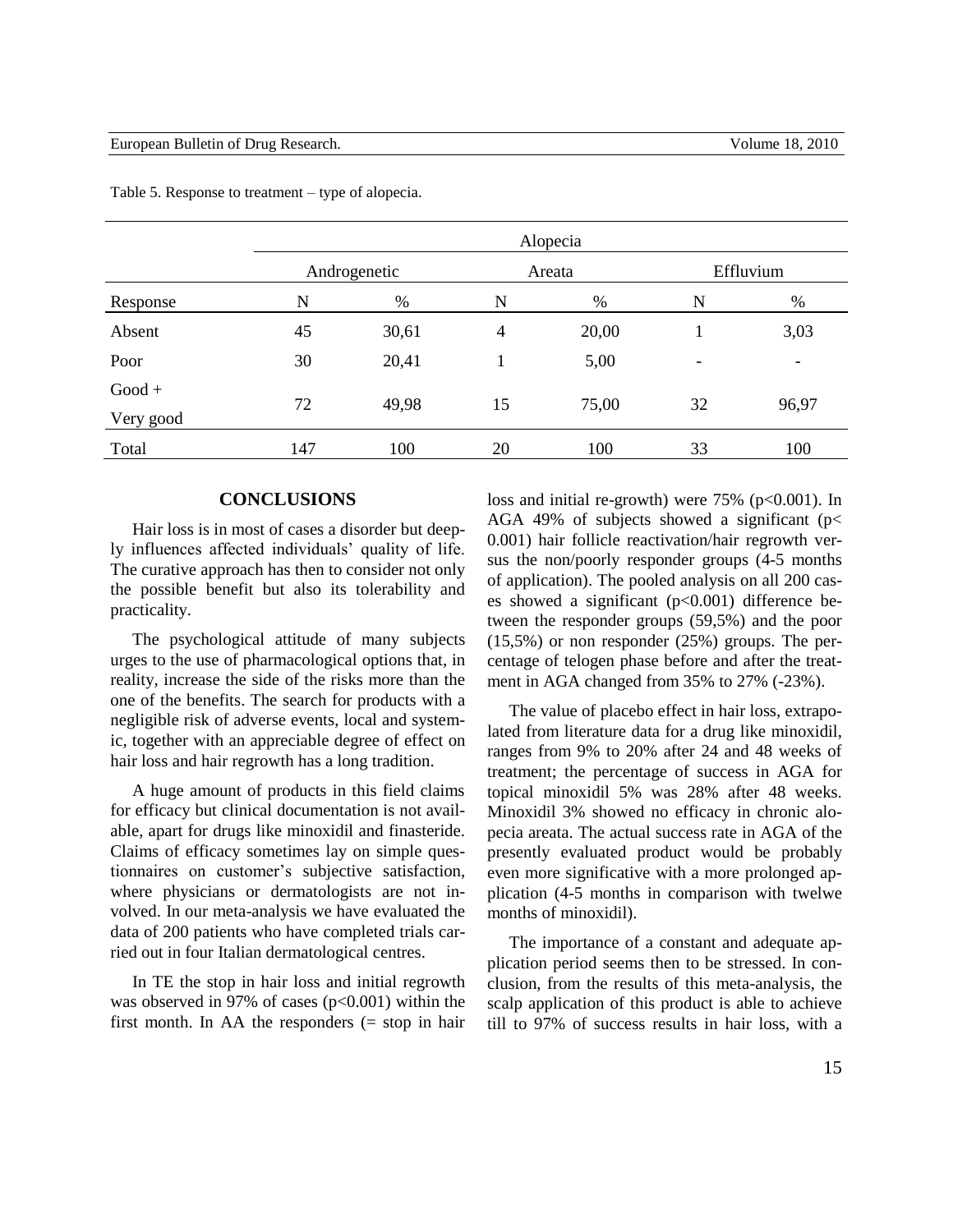significant difference between the responder and non/poorly responder groups. In any type of alopecia the reported success rate is placed well above the level of placebo effect and results superior to the one a drug like topical minoxidil, 5%.

During scalp application the product has shown a very good tolerability. Only rare cases of transient mild itching and erythema at beginning of application were reported, linked with product activity. Product acceptability for its cosmetic and practical characteristics was also very good.

To the studied formulation has now been joined a further plus, a technology exerting a gentle mechanical massage to the scalp during the application and able to speed the penetration of the components within the epidermal strata, where hair follicle is located. In conclusion, from the results of our meta-analysis, the product appears to be effective and promising in most frequent forms of hair loss like AGA, TE and AA, in men and women, with a very favourable benefit/risk ratio.

#### **REFERENCES**

- Institute of environmental health monitoring. Chinese Preventive Medicine Academy. Authorized by the Ministry of Health, China. Testing Report n. 2001G166, October 31, 2001. Internal report
- Blettner M, Sauerbrei W, Schlehofer B, Scheuchenpflug T, Friedenreich C. Traditional reviews, meta-analyses and pooled analyses in epidemiology. International Journal of Epidemiology.Volume 25, Issue 1, 1999, Pages 1-9
- Brazzo F., Vertuani S., Manfredini S. Studio clinico/strumentale. Valutazione della Crackle Technology sul miglioramento della penetrazione degli ingredienti in una formulazione ad uso cosmetico. Zuccari srl, Trento, Internal report, 2005
- Chimenti S. Le alopecie: risultati di uno studio sull'uso di un nuovo preparato a base di fitosteroli (Ricapil). Atti del VI Corso di Aggiornamento in Dermatologia. Roccaraso, 12- 18 febbraio 1995
- Di Stanislao C., De Berardinis D., Paoluzzi L. Esperienza clinica con il prodotto Ricapil in corso di affezioni alopeciche. I Supplemento Giornale di Tecniche Mediche Associate (TMA), n. 12, aprile 1992
- Ellis JA, Sinclair R, Harrap SB. Androgenetic alopecia: pathogenesis and potential for therapy. Expert Rev Mol Med. 2002; 4: 1-11
- Fransway AF, Muller SA. Cutis, 1988, Jun; 41(6): 431-5
- Gori G., Lucheroni M.T. Clinical evaluation of a trichological phytoextract product in androgenetic alopecia. Eur Bull Dr Res, Vol 18, 2010
- Hamilton JB. Patterned long hair in man; types and incidence. Ann NY Acad Sci 1951; 53:708-14
- Hordinsky MK. Medical treatment of noncicatricial alopecia. Semin Cutan Med Surg 2006; 25: 51-5
- Lucky A.W. A randomized, placebo controlled trial of 5% and 2% topical minoxidil solutions in the treatment of female pattern hair loss. J Am Acad Dermatol, April 2004, 541-53
- MacDonald Hull SP, et al. British Association of Dermatologists. Guidelines for the management of alopecia areata. Br J Dermatol 2003; 149: 692-9
- Mecklenburg L. et al. Active hair growth (anagen) is associated with angiogenesis. J Invest Dermatol 2000; 114: 909- 916
- Norwood OT. Male pattern baldness. Classification and incidence. Southern Med J 1975; 68: 1359-70
- Olsen E A et al. A multicenter, randomized, placebo controlled, double blind clinical trial of a novel formulation of 5% minoxidil versus placebo in the treatment of AGA. J Acad dermatol 2007 Nov; (5): 767-74
- Price VH. Treatment of hair loss. N Engl J Med 1999; 341:964-73
- Rook/Wilkinson/Ebling. Alopecia. Textbook of Dermatology. Blackwell Scientific publications, 1992; 2571-577
- Sovak M. et al. Fluridil a new antiandrogen for topical use in alopecia. Dermatol Surg 2002; 28, 678-85
- Taioli E, Bonassi S. Pooled analysis of epidemiological studies involving biological markers[.International Journal of Hy](http://www.sciencedirect.com/science/journal/14384639)[giene and Environmental Health.](http://www.sciencedirect.com/science/journal/14384639) [Volume 206, Issue 2,](http://www.sciencedirect.com/science?_ob=PublicationURL&_tockey=%23TOC%2320443%232003%23997939997%23528289%23FLP%23&_cdi=20443&_pubType=J&view=c&_auth=y&_acct=C000050221&_version=1&_urlVersion=0&_userid=10&md5=f9b289abf731d72c48b556091ca1db7c) 2003, Pages 109-115
- Zhao Chengzhang. Results of treatment of alopecia with an hair regenerating essence in 8324 cases. Beijing, China. Not published data.